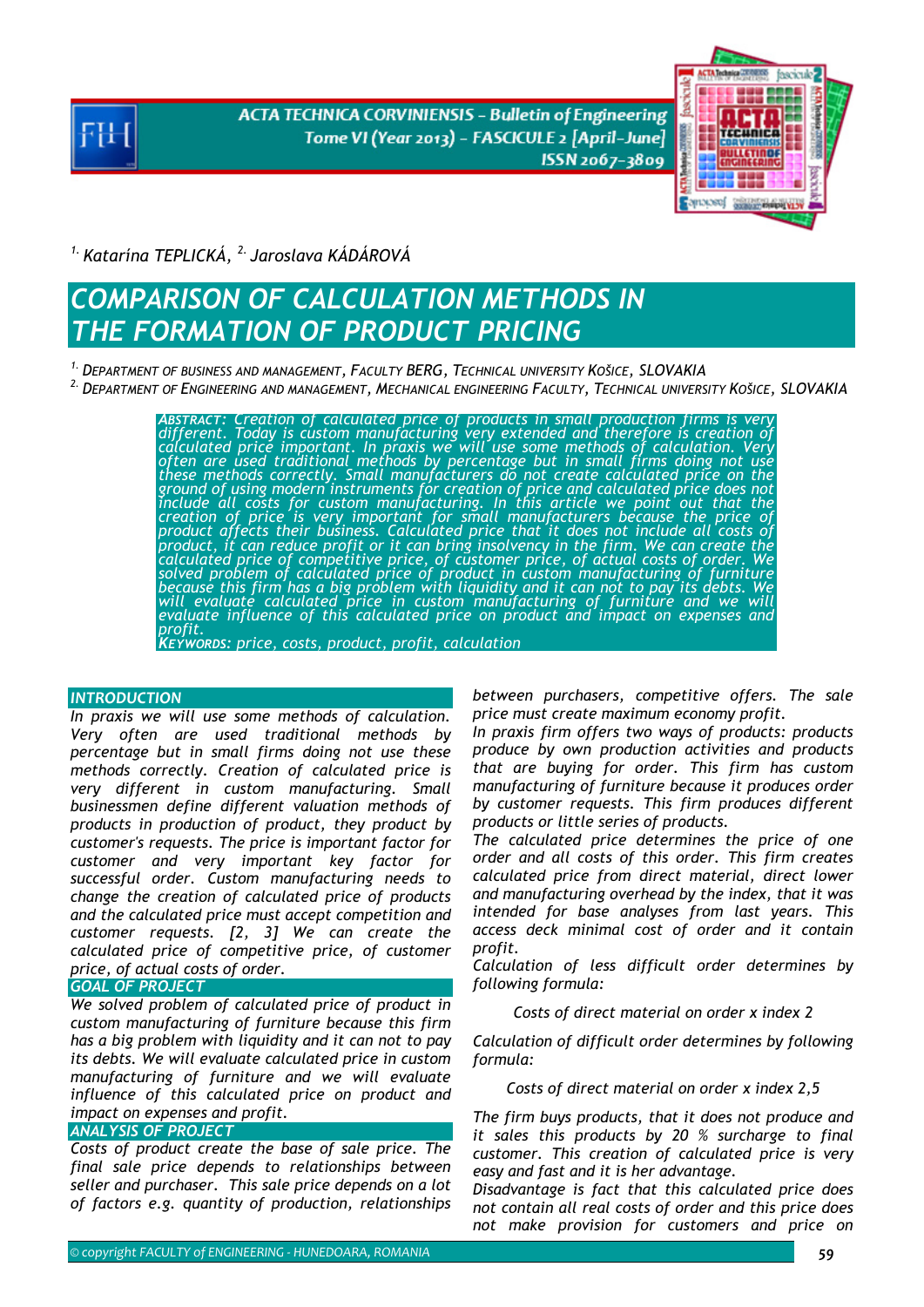#### *ACTA TECHNICA CORVINIENSIS – Bulletin of Engineering*

*market and competitive price. This calculated price does not contain all the costs of order. This calculation method can present distorted fact for example price or effect of the firm. CHARACTERISTIC OF PROJECT*

*We can calculate kitchen unit (figure 1) as one complete order. The price of this order is created by the firm method through index. Creation of the calculated price will be realize by direct costs of material and index 2,5 because this order is difficult to produce.* 



*Figure 1: Kitchen unit – product of calculation Table1: Calculation of kitchen unit* 

| 1800                             |         |
|----------------------------------|---------|
| Costs                            | v €     |
| Direct material                  | 750,24  |
| Different material 20% surcharge | 863,92  |
| Overhead charges $k=2,5$         | 1125,36 |
| Costs of product                 | 2739,52 |
| Source: own source.              |         |

*Table 2: Calculation of direct material* 

| Type of material                             | Consumption         | Price in<br>$E$ /unit | <b>Final price</b> |
|----------------------------------------------|---------------------|-----------------------|--------------------|
| DTD                                          | $31 \text{ m}^2$    | 8,96                  | 277,76             |
| ABS 22 x 2 mm,                               | 80 m                | 0,66                  | 53,11              |
| $\overline{ABS}$ 42 x 2 mm                   |                     | $\overline{1}$ , 33   | 0                  |
| DTD 16 mm                                    | 2 m <sup>2</sup>    | 5,97                  | $\overline{11,}95$ |
| Stripe                                       | 4 <sub>m</sub>      | 0,66                  | 2,66               |
| Sololit                                      | $\overline{11,6}$ m | 2,99                  | 34,65              |
| Work desk                                    | 2 <sub>ks</sub>     | 69,71                 | 139,41             |
| <b>HPL</b> stripe                            | 1, 5m               | 0,83                  | 1,24               |
| Screen                                       |                     | 82,98                 | $\Omega$           |
| Skirting legs<br>10 cm                       | 28 ks               | 0,56                  | 15,68              |
| Suspender I                                  | 28 ks               | 0,52                  | $\sqrt{14,56}$     |
| Suspender II                                 |                     | 0,56                  | 0                  |
| Suspender 45°                                | 4 ks                | $\overline{1,13}$     | 4,51               |
| Suspender                                    |                     | 1,26                  | 0                  |
| Suspender                                    |                     | 3,52                  | 0                  |
| Set square                                   | 16 ks               | 0,27                  | 4,25               |
| Piston                                       |                     | 9,63                  | 0                  |
| Suspension                                   |                     | 2,32                  | $\Omega$           |
| Skep $15$                                    | 1 ks                | 63,07                 | 63,07              |
| <b>Tandembox</b><br>45 cm                    |                     | 31,87                 | 0                  |
| <b>Tandembox</b><br>45 cm with 1<br>relingom |                     | 36,91                 | 0                  |
| Tandem 50 cm                                 |                     | 12,74646              | 0                  |
| Portable 45 cm                               | $1$ ks              | 1,26                  | 1,26               |
| <b>DTD</b>                                   | 10 $m2$             | 8,3                   | 82,98              |
| ABS 22 x 2 mm,                               | 65 m                | 0,66                  | 43,15              |
| Total costs:                                 |                     |                       | 750,24             |

*We prepared calculation to order – kitchen line by valid methodology that the firm uses. Direct material is presented in table 2, other material is presented in table 3, this material is higher about 20 % surcharge, because it is material, that the firm buy this material through provider, it is not material produced by firm. Overhead charges in the firm contain item of job costs that are inclusive activities as measuring, import, installation of kitchen link and other overheads charges consumption near production order.* 

*General calculated price of this product is 2739,52 € with application of method, that the firm use. This calculated price is price of order and together with value added tax creates final price for customer.* 

*This price consists of direct material 750,24 €, different material 863,92 € and overhead charges 1125,36 € (direct material x 2,5 + different material – it is costs of product and this price – direct material and different material is overhead charges).*

| Type of<br>different<br>material | <b>Amount</b>       | Price per<br>unit | <b>Total costs</b><br>in $\epsilon$ |
|----------------------------------|---------------------|-------------------|-------------------------------------|
| Dustbin                          | 1 ks                | 150,2             | 150,2                               |
| Wash bowl                        |                     |                   |                                     |
| <b>BLANCOTIPO 9E</b>             | 1 ks                | 133               | 133                                 |
| Tandembox 50                     |                     |                   |                                     |
| cm                               | 4 ks                | 31,87             | 127,46                              |
| Tandembox 50                     |                     |                   |                                     |
| cm with 1                        |                     |                   |                                     |
| relingom                         | 3 ks                | 28,60             | 85,80                               |
| Glass                            | $0,9 \; \text{m}^2$ | 79,67             | 71,70                               |
| Sharping                         | 6 ks                | 3,98              | 23,90                               |
| Clip anchor                      |                     |                   |                                     |
| 12111                            | $5$ $ks$            | 4,98              | 24,90                               |
| Clip anchor                      |                     |                   |                                     |
| 12939                            | 21 ks               | 2,66              | 55,77                               |
| AVENTOS HKS                      | $2$ ks              | 23,6              | 47,20                               |
| Total costs:                     |                     |                   | 719,93                              |
| <b>Price with 20</b>             |                     |                   |                                     |
| % surcharge                      |                     |                   | 863,92                              |

*Table 3: Calculation of different material* 

### *APPLICATION OF JOB-ORDER METHOD OF*

*CALCULATION*

*Job-order method of calculation utilizes all firms that are oneself dealt by piece production or shortrun production. It is a production process where the product is produced by individual customer's requests. This job-order method detects costs on concrete order, because every order has different requests. With application of job-order method of calculation we can obtain actual costs for calculated price of product.* 

 *We can get relevant information about using methods and we can confirm correct methods of calculation when we compare method with index in the firm and job-order method of calculation. [1,7]* 

*Following job-order method of calculation, which is going out of items of costing formula, we are found actual costs to one order. Calculated price is 3017,48 €, what it introduces increasing about 277,96 € as that of method using index.*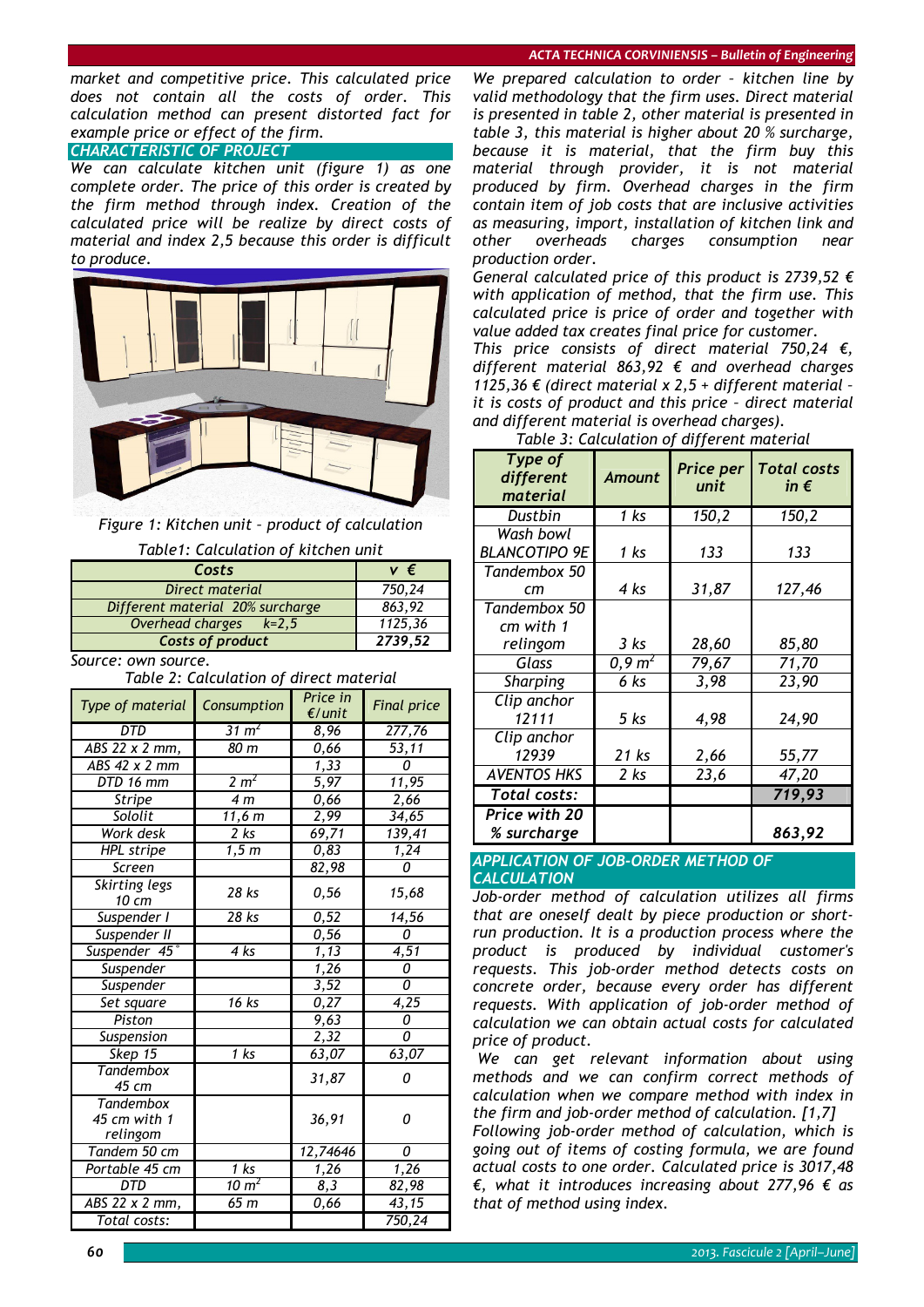#### *ACTA TECHNICA CORVINIENSIS – Bulletin of Engineering*

*We can confirm the fact, that this method using index is not useful to calculate costs of product because it does not contain all information and items of calculated price. This calculated price does not contain item of value added tax and profit.* 

| <b>Structure of costs</b>    | v€       |
|------------------------------|----------|
| Direct material              | 1614,16  |
| Direct wage                  | 286,00   |
| Different direct costs 13,4% | 38,32    |
| Overhead charges             | 1 079,00 |
| <b>Total costs</b>           | 3017,48  |

*Table 4: Calculation of order by job-order method* 

#### *Steps of account calculated cost on order [6]:*

 *Determination of direct material is located on the ground of actual consumption of direct material that the order needs. For kitchen unit is direct material in table 2 and the different direct material in table 3 without 20 % surcharge.* 

 *Determination of direct wage – Two employers will make order - carpenters. The work effective fond of one employer is 1920 hours by 40 hours for week. Total annual work plan for two employers will be 3 840 hours. The base pay for one employer is 370 € and daily work one employer 8 hours, his average wage for month is: Average wage = (total wage/ the number of time usage*) / *time usage* for *day* 

*=* ( ) *370 / 21 / 8* = *2,20EUR / hod*

 *The order realized two employers together 130 hours by average wage 2,20 €/hours.* 

 *Direct wage together =130* × *2,20* = *286 , EUR .* 

 *Determination of different direct costs is formulated in percent of direct wage.* 

 *Determination of overheads charges on order – we use total overheads charges from financial accounting of the firm. This value is 207 265 € in table 4.* 

 *The account we make by overhead rate that is determined as ratio total costs to total time usage on order. The time usage for one year for all employers is 24 960 hours.* 

## *Hour overhead rate= total overheads charges /*

*time usage for one year*  $= \frac{207265}{24960} = 8,30EUR/hod$ .

*Than costs of one order are 8,30 EUR/hour x 130 hour= 1079 €.* 

| rable 5. Structure of overliedd costs. |           |
|----------------------------------------|-----------|
| <b>Overhead charges</b>                | v €       |
| Leasing                                | 24 852,-  |
| Depreciation                           | 34 477,-  |
| <b>Expenditure of energy</b>           | $7800,-$  |
| Overhead material                      | 60 578,-  |
| <b>Fuelling</b>                        | $5831,-$  |
| Repair and maintenance                 | $2877,-$  |
| Lowers                                 | 17 280,-  |
| Insurance                              | 26 250,-  |
| Communications                         | $3923,-$  |
| Other services                         | 21 620,-  |
| Taxes and fees                         | $1777,-$  |
| <b>Total</b> costs                     | 207 265,- |

#### *CONCLUSIONS*

*We determined by comparing of method by index and job-order method, that the order of kitchen unit was produced with loss, because the calculated price by index method was lower as calculated price by joborder calculation about 277,96 €.* 

*The firm did not accept actual overhead charges by enumeration and than the calculated price was lower as actual calculated price. Calculated price 2739,52 € uncovered total cost and profit for product and index is defined incorrect.* 

| rabic of comparation of calculated price |                                |                          |
|------------------------------------------|--------------------------------|--------------------------|
| <b>Structure of cost</b>                 | <b>Calculation</b><br>by index | Job-order<br>calculation |
| Direct material                          | 750,24                         | 1614,16                  |
| Direct wage                              |                                | 286,00                   |
| Different direct costs                   | 863,92                         | 38,32                    |
| Overhead charges                         | 1125,36                        | 1079,00                  |
| <b>Total costs</b>                       | 2739,52                        | 3017,48                  |

*Table 6: Comparation of calculated price* 

*We can state following comparison of calculation methods that it will be better for the firm to use job-order calculation and the calculation method by index is not convenient for the firm.* 

*Therefore we recommend for the firm to use joborder calculation for kitchen unit, because this calculated price contains all actual cost of product, to revaluate index of calculation, because this index must accept profit and all costs of product, to revalue system of cost evidence, to introduce new way of cost accounting, that it would allow more detail of individual expenses items, that it would allow new application of calculated price, to monitor prices on competitive market, demand and rate after products in furniture manufacturing.* 

*Pricing of product is very important part of managerial accounting in the firm. Every firm must prepare relevant calculation for product because the price of product is financial indicator of profit. By the pricing we must accept all costs of product and the price must be accepted by customer.* 

*The change of pricing is instrument for continual improvement in the firm. This is a new approach named Kaizen. [5] Kaizen use improvement in all area of the firm and the pricing is one possibility how to change the calculated price for customer and firm.* 

## *ACKNOWLEDGEMENT*

*This paper is prepared by the project VEGA number 1/0004/11: Proposal of implementation and evaluation methodology of Kaizen in small and middle businesses in Slovakia.* 

#### *REFERENCES*

- *[1.] FOLTÍNOVÁ, Alžbeta a kol.: Nákladový controlling. Bratislava: SPRINT, 2007. 451 s. ISBN 978-80-89085-70-5.*
- *[2.] JANOK, Michal: Nákladové a cenové kalkulácie. Bratislava: 1. vyd. MIKA Conzult, 2002. 228 s. ISBN 80-968504-2-3.*
- *[3.] KOSTKOVÁ, Albína LAJOŠ Branislav: Ako kalkulovať a rozpočtovať v podniku. Bratislava: 1.vyd. Ekonóm, 2008. 144 s. ISBN 978-80-225- 2627-2.*